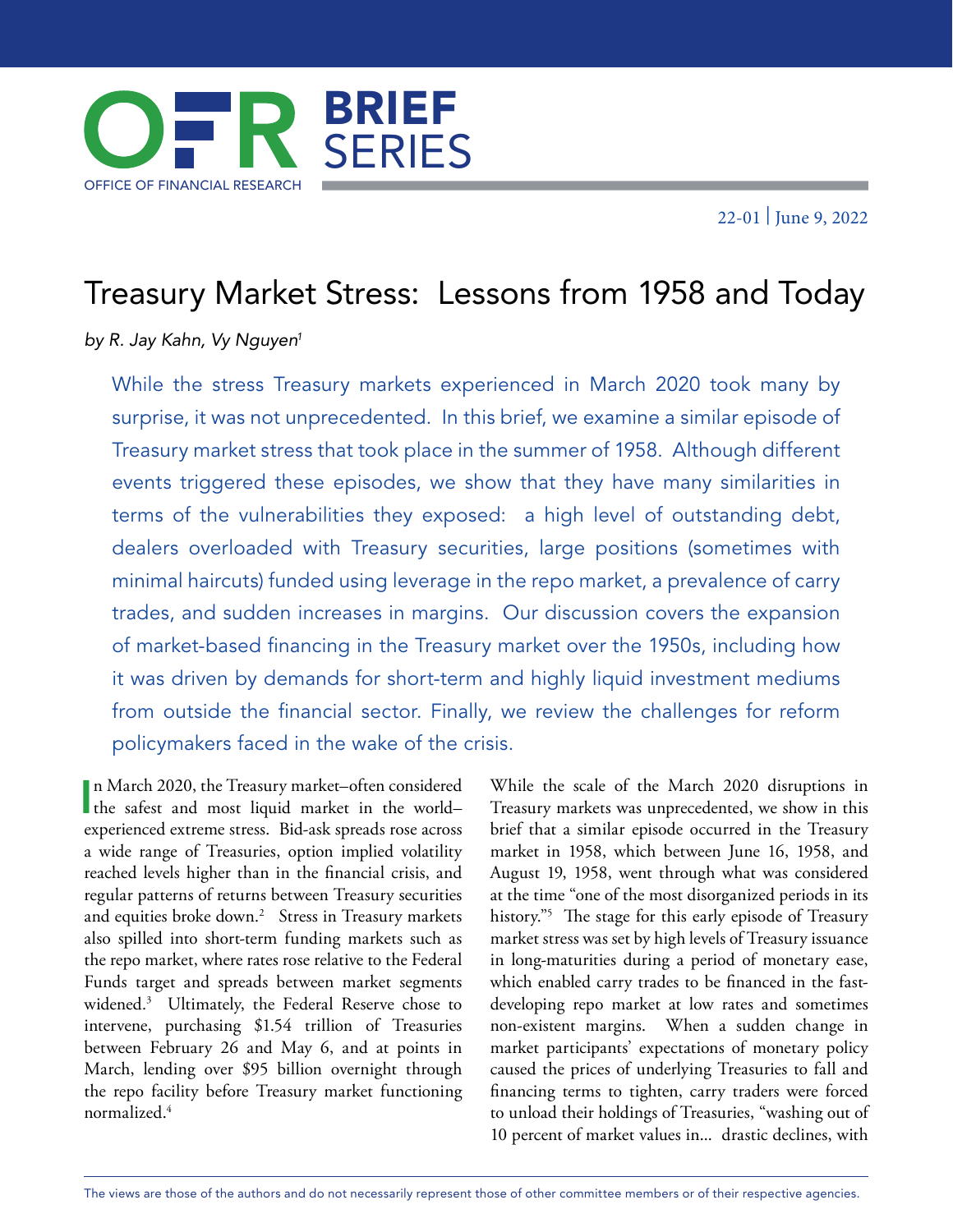<span id="page-1-0"></span>the market practically non-existent.["6](#page-14-0) The Treasury and Federal Reserve were ultimately forced to carry out nearly \$2 billion of interventions to protect the Treasury's ability to continue to fund the government.

Many features of the 1958 episode have parallels in the March 2020 disruptions in the Treasury market, including high levels of outstanding Treasuries, limited capacity of a small set of dealers to handle large volumes of Treasury sales, and an increased reliance on market-based financing and nonbank financial intermediaries who are vulnerable to margin calls and runs on repo financing.[7](#page-14-0) These same factors have also been connected to the repo spike in September 2019, when overnight rates jumped from 2% to 10% before receding again after the Federal Reserve introduced a repo facility lending to dealers.[8](#page-14-0) Although these events differed in their magnitude and scope, collectively, they have highlighted various underlying structural problems in the Treasury markets. Understanding the source of these problems and the extent to which its proposed reforms have been successful is crucial to strengthening Treasury market resilience in the future.

While some features of the 1958 crisis have been previously covered in Meltzer (1993), Garbade and Keane (2020), and Garbade (2021)<sup>9</sup>, their focus was primarily on the relationship between the crisis and the Federal Reserve-Treasury accord. In this article, we review the events of 1958 from a financial stability standpoint, going over the exposures to risk the Treasury market accumulated in the lead-up to 1958 and the actual onset and conclusion of the crisis. Finally, we review these events to highlight the similarities and differences between 1958 and 2020 and draw lessons from the past for policymakers today.

Our primary sources come from historical documents produced by the Federal Reserve, the Department of the Treasury, and the Joint Economic Commission (JEC) in the wake of the crisis. The documents provide incredible detail on the operations of dealers and other participants in the Treasury market around the 1958 crisis. We have digitized many of the tables produced in these documents. In addition, we have constructed a sample of Treasuries prices from New York Times archives to investigate the origins of speculative trades in the Treasury market and complemented these with

digitized daily reports on Treasury prices from the Board of Governors.

Section I introduces the background factors relevant to the lead-up to the crisis, including a large overhang of Treasury debt, the evolution of innovations in marketbased financing, and expectations of easy money at the time. Section II details the onset of the crisis, including the use of carry trades (purchases of long-term securities using short-term funds) that enabled a sizeable buildup of positions with low or non-existent margins. Section III reviews the crisis and its aftermath. Section IV summarizes policy reforms proposed at the time and discusses the challenges to reforming the Treasury market after the 1958 crisis.

# I. Background of the '58 Crisis

We begin by reviewing three features of the state of the Treasury market and the broader economy before the 1958 crisis. First, not unlike today, the Treasury market at the time depended upon a small set of primary dealers to intermediate a large amount of outstanding Treasury debt, and who may become constrained in their market-making capacity during times of stress. Second, the period before 1958 experienced a marked shift in the reliance of Treasury intermediaries on nonbank actors and market-based finance, which enabled sizable speculative positions to be taken on government securities that further accentuated market stress. Finally, rapid changes in economic fundamentals during 1957-1958 created an expectation of easy money, which ultimately contributed to the 1958 crisis.

### Treasury Markets

The overhang of government debt accumulated from the Second World War provides an important background for the events of 1958. At its peak, debt exceeded 120% of GDP in 1946 before falling to 57% in 1958. While outstanding debt in 1958 may seem paltry relative to current debt levels, it far surpassed the pre-war average, which had never exceeded 40% of GDP even during the First World War. Moreover, the entirety of the decrease in the debt-to-GDP ratio between 1946 and 1957 came from rapid growth in GDP rather than declines in government borrowing, as evidenced in the sustained increase in outstanding debt to nearly \$200 billion over the 1950s. In 1962, Tilford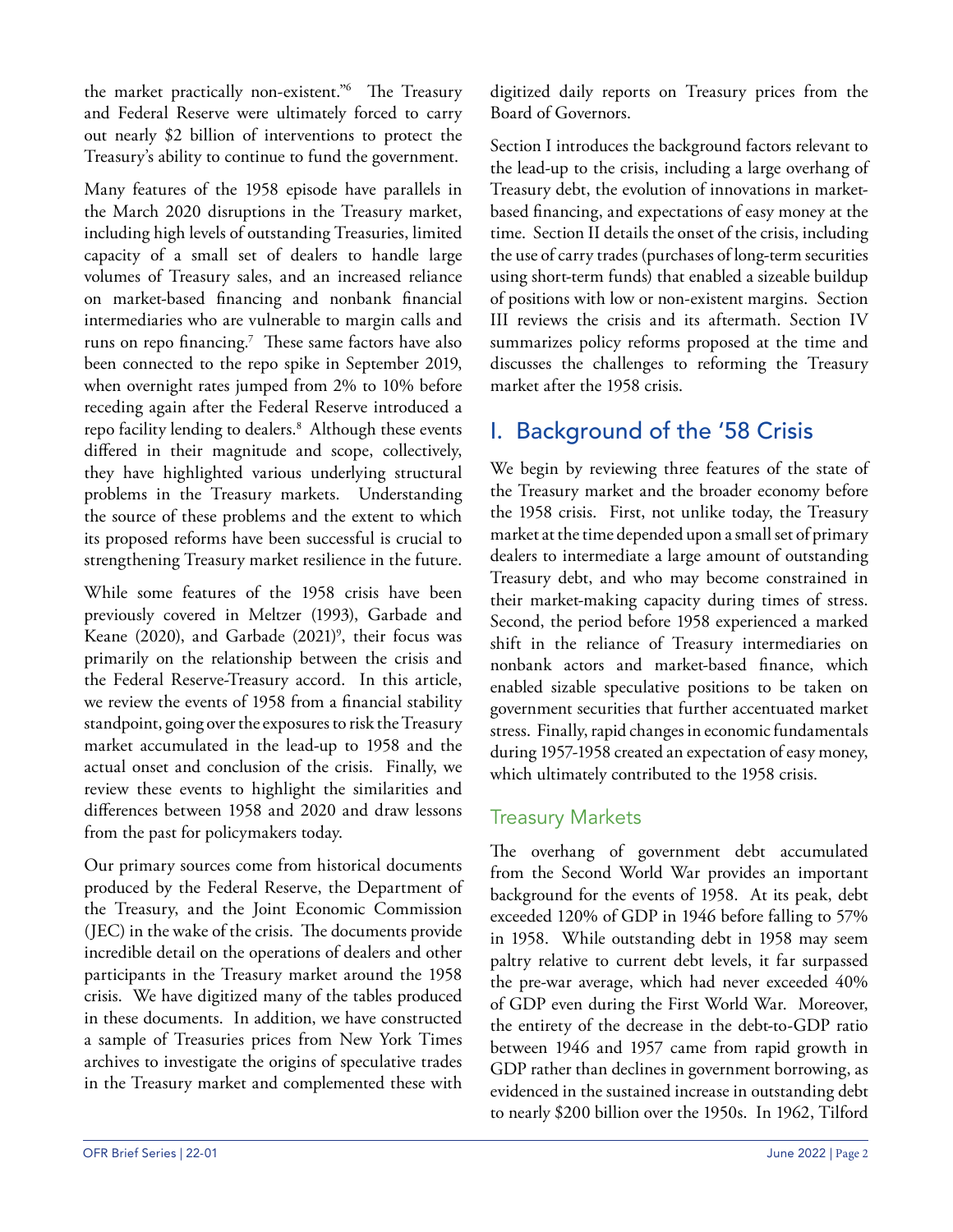<span id="page-2-0"></span>Gaines noted that "management of the huge public debt created by the depression of the 1930s and the Second World War has been a dominant, sometimes the dominant influence in the financial markets since the end of the war.["10](#page-14-0) 

In addition to the sheer amount of debt overhanging the market, the Treasury began to tilt its issuance towards longer maturities in part to finance stimulus measures related to the 1957 downturn. As a result, between December 1957 and June 1958, outstanding Treasury securities with maturities less than five years fell by \$12.1 billion, while Treasury securities with maturities greater than five years rose by \$14.6 billion, with most of the increase in long maturities driven by increases in coupon securities with 5-10 years to maturity. As a result, in Gaines' words, "[b]y June 1958, a tremendous supply of United States Government and other longerterm bonds was over-hanging the market."<sup>11</sup>

Much as the increase in debt resulting from the Tax Cuts and Jobs Act of 2018 was handled primarily by 24 primary dealers, the refunding of the debt in 1958 was handled by a group of 17 government securities dealers.

#### Figure 2. Government Securities Dealers in 1958 and 2020

#### Amherst Pierpont Jeffries LLC Nonbank Securities LLC Cantor Fitzgerald & Co. Bank of Nova Scotia, J. P. Morgan Securities LLC New York Agency BMO Capital Markets Corp Mizuho Securities USA LLC BNP Paribas Securities Corp. Morgan Stanley & Co. LLC Barclays Capital Inc. NatWest Markets Securities Inc. Bank-affiliated Bank-affiliated BofA Securities, Inc. Nomura Securities International, Inc. Citigroup Global Markets Inc. RBC Capital Markets, LLC Credit Suisse AG, Societe Generale, New York Branch New York Branch Daiwa Capital Markets TD Securities (USA) LLC America Inc. Deutsche Bank Securities Inc. UBS Securities LLC Goldman Sachs & Co. LLC Wells Fargo Securities, LLC HSBC Securities (USA) Inc.

**Figure 2** presents a list of primary dealers in 2020 and government securities dealers in 1958, split into bankaffiliated and nonbank. As can be seen, there were

#### Figure 1. Outstanding Treasury Debt by Maturity 1931-1960 (\$ billions)



Note: Maturities due in less than one year include bills and certificates of indebtedness and Treasury notes and bonds. For data before 1953, maturity is recorded on the basis of first call date. Sources: Hall and Sargent (2018)<sup>[12](#page-14-0)</sup>, Office of Financial Research

Government security dealers, 1958

| Nonbank         | Bartow, Leeds & Co.                               | Aubrey G. Lanston & Co.           |
|-----------------|---------------------------------------------------|-----------------------------------|
|                 | Briggs, Schaedle & Co., Inc.                      | New York Hanseatic Corp.          |
|                 | C. F. Childs & Co. Inc.                           | Wm. E. Pollock & Co., Inc.        |
|                 | C. J. Devince & Co.                               | Chas. E. Quincey & Co.            |
|                 | Discount Corp.                                    | D. W. Rich & Co., Inc.            |
|                 | First Boston Corp.                                | Salomon Bros, & Hutzler           |
|                 |                                                   |                                   |
|                 |                                                   |                                   |
|                 | Bankers Trust Co.                                 | First National Bank<br>of Chicago |
|                 | Chemical Bank New York<br>Trust Co.               | Morgan Guaranty Trust Co.         |
| Bank-affiliated | Continental Illinois National<br>Bank & Trust Co. |                                   |

#### Primary dealers, 2020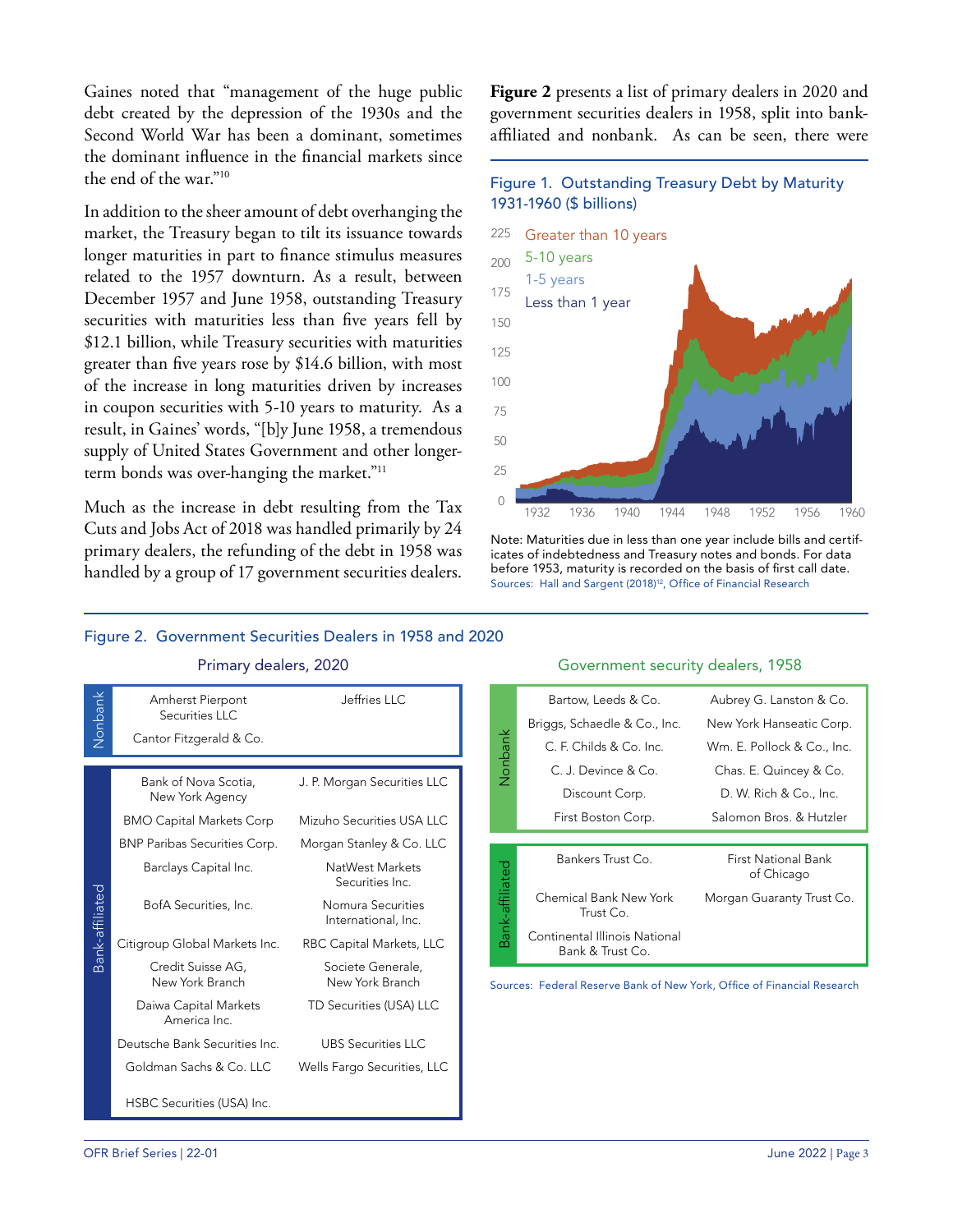<span id="page-3-0"></span>fewer dealers in total but more nonbank dealers in 1958 than in 2020. The source of financing with which dealers carried these securities depends on their organization: bank-affiliated dealers had greater access to sources of funds through their banking arm. In contrast, nonbank dealers were more dependent on market-based finance.

### Money Markets and Nonbank Finance

In the lead-up to 1958, the search for funding from nonbank dealers led to innovations in market-based financing that ultimately became a contributing factor in the 1958 crisis. While market-based financing is often thought of as a recent development, the repo market had by 1958 become a major source of financing for dealers and other Treasury market participants. This section discusses how market-based financing, particularly from nonfinancial corporations, came to be so important during this period.

The rise of market-based financing in the Treasury market was partly the result of changes in Federal Reserve policy, which led nonbank dealers to develop new sources of financing. During the war, the Federal Reserve had acted in concert with the Treasury to tightly control Treasury debt prices by issuing large amounts of reserves.<sup>13</sup> In 1951<sup>14</sup>, concerned with the potential that further accommodative policy would generate inflation, the Federal Reserve and Treasury reached the Fed-Treasury accord, which reestablished the independence of monetary policy. Following this accord, the Fed began to tighten monetary policy, with free reserves decreasing and the Federal Funds rate increasing to the ceiling set by the discount rate. This led to relatively tight periods of money from 1951-1953 and 1956-1957, as illustrated in **Figure 3** by periods where net free reserves were negative and the Federal Funds rate was near to the upper-bound set by the discount rate.



.<br>Note: Black line in the top figure is the Federal Reserve's discount rate. Prior to 1955, Federal Funds rates come from the Wall Street Journal series constructed by Anbil, Carlson, Hanes and Wheelcock "A New Daily Federal Funds Rate Series and History of the Federal Funds Market, 1928-1954."<sup>39</sup> Shaded areas denote NBER recession dates. Free reserves are calculated as excess reserves less borrowed reserves.

Sources: Anbil et al. (2020), Federal Reserve H.15 Selected Interest Rates, Banking and Monetary Statistics 1941-1970, Office of Financial Research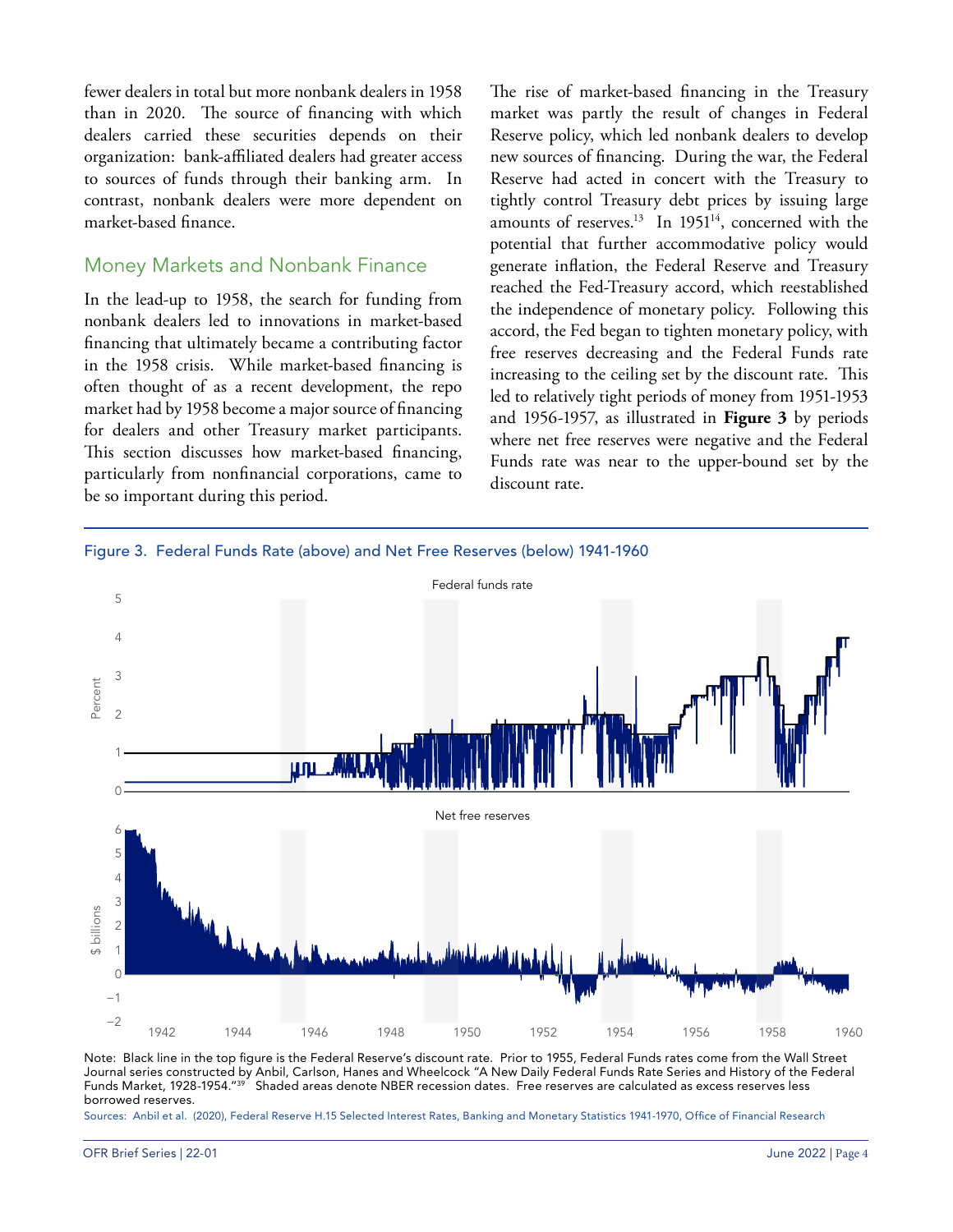<span id="page-4-0"></span>These periods of tightening led to substantial changes in how government securities dealers financed their operations, particularly during the period from 1955 to 1957. While bank dealers could continue to fund themselves through their banking arms, nonbank dealers found it difficult to secure financing from their traditional sources of financing, the New York banks, at attractive rates that would make it profitable to carry securities. These banks had access to the discount window at the Federal Reserve, which in times of tight money, represented their primary source of funds. Therefore, nonbank dealers could not borrow from these New York Banks at rates lower than that offered by the discount window. The problem reached the point where one nonbank dealer in Senate testimony stated: "We only depend on the New York banks to lend us money if we cannot get it any place else."<sup>[15](#page-14-0)</sup>

Instead, nonbank dealers found ready sources of cash both from commercial banks outside of New York City and from nonfinancial corporations, with the latter being a more dominant source of funds. Of the four nonbank dealers in the Joint Economic Committee report, collateral loans from New York banks, on average, made up 88% of their total funding in 1950; for two of the banks, it made up the entirety of their borrowing. By 1957, however, loans from New York banks on average fell to 24.5% of these same dealers' funding, while repo from other commercial banks and nonfinancial firms made up 43.25%. An additional 11.5% came from collateral loans from commercial banks outside of New York and 14.5% from funding through repo with the Federal Reserve.

The rise of repo funding from these alternative sources points to the segmented nature of money markets during this period. Commercial banks across the U.S. had increasing deposits to fund due to the post-war expansion but sometimes limited access to money markets in New York. Meanwhile, nonfinancial corporations were on the lookout for an investment medium that could offer attractive returns for their liquid assets since banks at the time were not allowed by federal law to pay interest on deposits. To support the disparate funding sources represented by banks across the country, the money market brokerage business expanded rapidly, offering anonymized access to counterparties willing to lend through repo and

collateral loans. The majority of this business was conducted by one New York broker, Garvin, Bantel & Co., who would play a key role in the 1958 crisis due to their emerging centrality in money markets. In 1948, Garvin Bantel handled on average between \$100 and \$150 million in federal funds transactions a day, but by 1956 handled between \$350 and \$400 million.

### Business Conditions

A final factor in the lead-up to the 1958 crisis was the economic recession beginning in the autumn of 1957. By the first quarter of 1958, GDP fell by 1.54%, while business activity, as measured by outlays on plant and equipment expenditures, contracted sharply by nearly \$10 billion – the largest quarterly decrease since World War II. As shown in **Figure 4**, unemployment doubled to 7.6% by July 1958 from a previous low of 3.4% in 1957. Compared to previous downturns, the 1958 recession saw almost a 20% decline in industrial output at its peak relative to the more moderate declines of 12% and 9% for the 1953-54 and 1948-49 recessions.

The onset of the recession led the Federal Reserve to substantially decrease the discount rate from 3.5% in October 1957 to 2.25% in March 1958. Reserves switched from being relatively scarce to relatively plentiful, and money grew easy. Money market rates fell from the upper bound set by the discount window to near zero. Low rates in these markets made carrying Treasuries more attractive not only to dealers, but to other actors such as private individuals. As the market



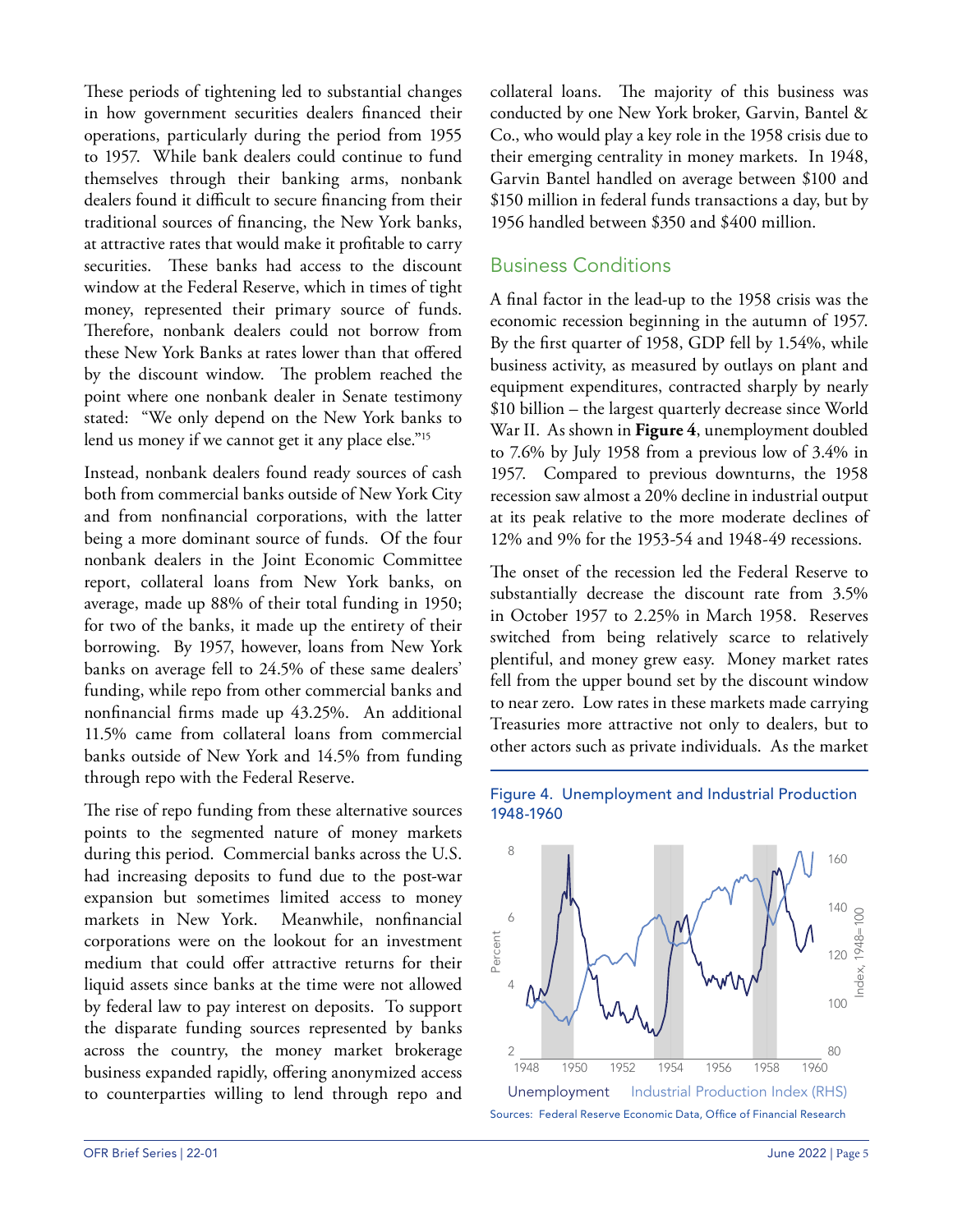<span id="page-5-0"></span>expected a prolonged recession, several sources speak to a general perception that easy money conditions would continue for some time. It was not until mid-June 1958 that market participants began to see signs of an economic recovery. By then, some investors had already made a sizable number of positions funded using carry trades that would ultimately play an important role in the 1958 crisis.

### II. Easy Money and Carry Trades

Leading up to the 1958 stress, the combination of easy finance and greater long-term issuance created an incentive for traders to fund purchases of long-term securities with short-term financing. Three factors further exacerbated this use of carry trades.

First, the Treasury's method of issuing new bonds provided an opportunity for this activity. At this point in time, long-term Treasury securities were not auctioned in a fixed amount for a price to be determined as they are today. Instead, primary market prices were fixed at par and the amount issued was allowed to vary. This introduced a potential feedback mechanism from secondary market prices to the primary market: (1) if the coupon set by the Treasury was set too high relative to current market pricing, private investors would be

able to earn a return by selling the securities above par in the secondary market, and (2) if coupons were set too low relative to prices, the Treasury would not be able to hit its target for refunding and roll over debt in the amount expected.

As shown in **Figure 5**, during the lead-up to the 1958 crisis, coupons were frequently issued well above secondary market yields, providing a basis for returns to grow substantially especially for longer-term notes and bonds. In this figure, the last bond issuance is the 2 and 5/8 bond of February 1965, issued on June 16, 1958, which was to become a center of "speculative" activity leading into the 1958 crisis. The high coupons on these Treasuries led some contemporary sources to argue that "[t]he Treasury repeatedly designed the terms of its financing... to appeal to speculative interests" with an eye to ensuring that longer-term bond issues were accepted in full.<sup>16</sup>

A second factor compounding the problems of Treasury market issuances was that in addition to offering new securities for cash, the Treasury made new issues available in par-for-par exchanges for maturing issues, sometimes with multiple new issues of different maturities being offered. This had two effects: (1) not only was the amount of new debt issued out of



Figure 5. Coupons on New Issuance and Secondary Market Yields on Seasoned Treasuries 1957-1958 (percent)

Note: Lines denote secondary-market yields on Treasury securities of a type. Dots denote coupons on new issues of that type of Treasury.

Sources: Federal Reserve G. Treasury Bulletins, G, 14 U.S. Government Security Yields and Prices, Office of Financial Research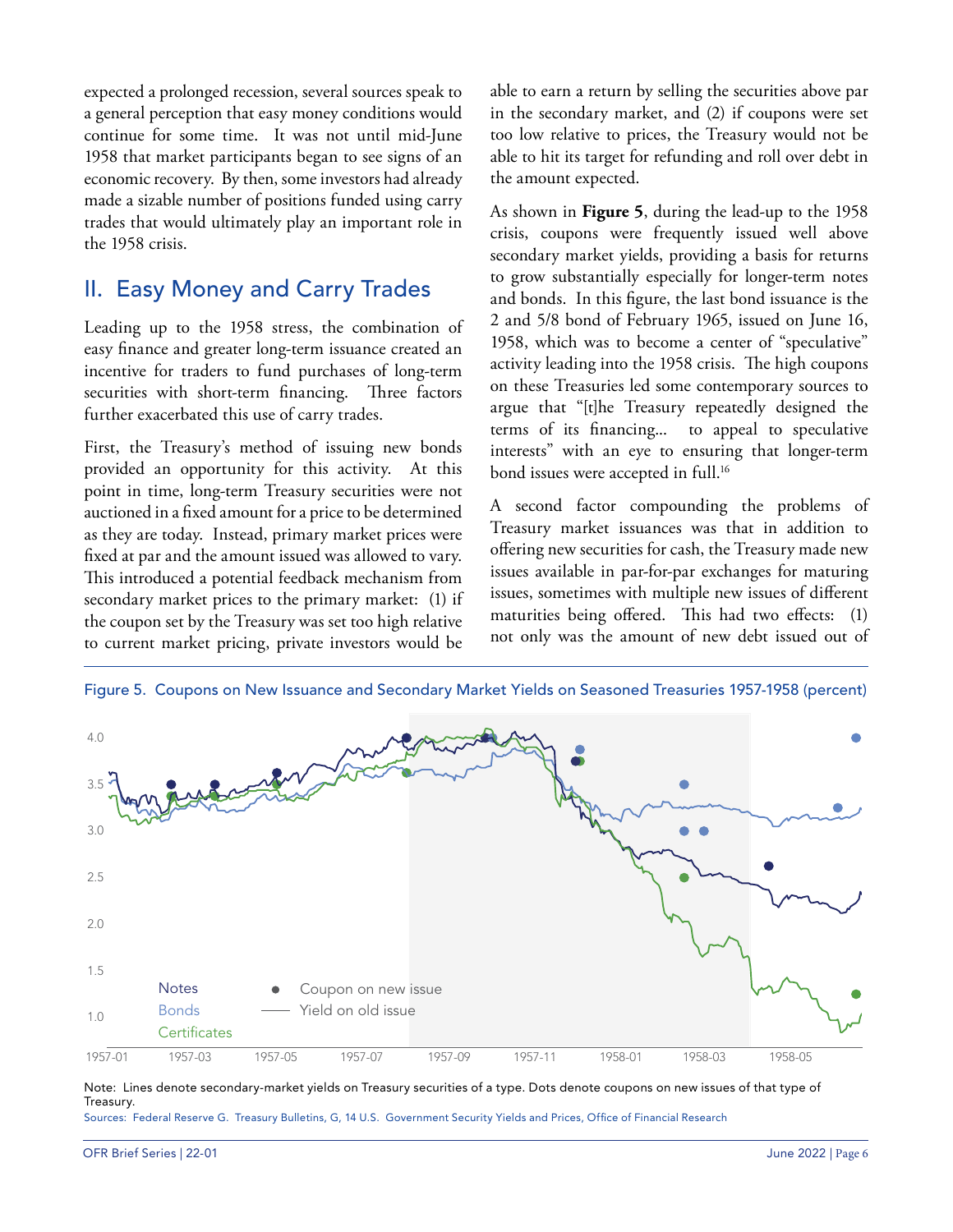the direct control of the Treasury, but the maturity structure of new issues was also subject to demand from investors, and (2) the maturing issues offered for exchange, known as "rights," could present a profitable opportunity for investors looking for opportunities for carry trades funded with easy money. By purchasing the rights using financing from repo or other lending against Treasury collateral, investors could secure the new issue and then, provided the secondary-market price for the coupon set was above par, sell the new security in secondary markets using the proceeds to pay off their loan and pocketing any residual as a profit.

Finally, speculation in the June rights was also encouraged by low margin requirements on repo and collateralized lending. As shown in **Figure 6**, about 12% of collateral loans by commercial banks against Treasuries maturing in 5-10 years were initiated with no initial margin, while 78% of repos against Treasuries maturing in 5-10 years had no initial margin. Similarly, for 32 nonfinancial corporations surveyed in the Treasury-Federal Reserve Study in the wake of the 1958 stress, 20 had made all their repo agreements with no initial margin requirement.

Altogether, large positions built up in June rights, cheap repo financing, and low margin standards were the focal source of the Treasury market stress. By early 1958, the price of these June rights began to rise steadily as interest in the rights trade mounted. As shown in **Figure 7**, by mid-May 1958, yields on the June rights had been pushed down to under -2%. As a result, corporations began to sell these rights to other investors and taking out repo loans due in June as a replacement. A substantial amount of these notes were sold to Garvin, Bantel & Co, who took out repurchase agreements to purchase June rights while simultaneously arranging for delayed delivery sales of the new issues for which the rights could be exchanged. Meanwhile, the firm also did not collect a margin on the delayed delivery, a decision which ultimately resulted in their temporary suspension from the New York Stock Exchange. Smaller dealers and brokers who were not

### Figure 6. Distribution of Margins on Repo and Commercial Loans (percent)



Sources: Treasury-Federal Reserve Study of the Government Securities Market (1959), Office of Financial Research





Note: Yields are annualized and calculated from the midpoint of bid and ask prices for these Treasuries as listed in the New York Times for each date.

Sources: The New York Times Archive, Office of Financial Research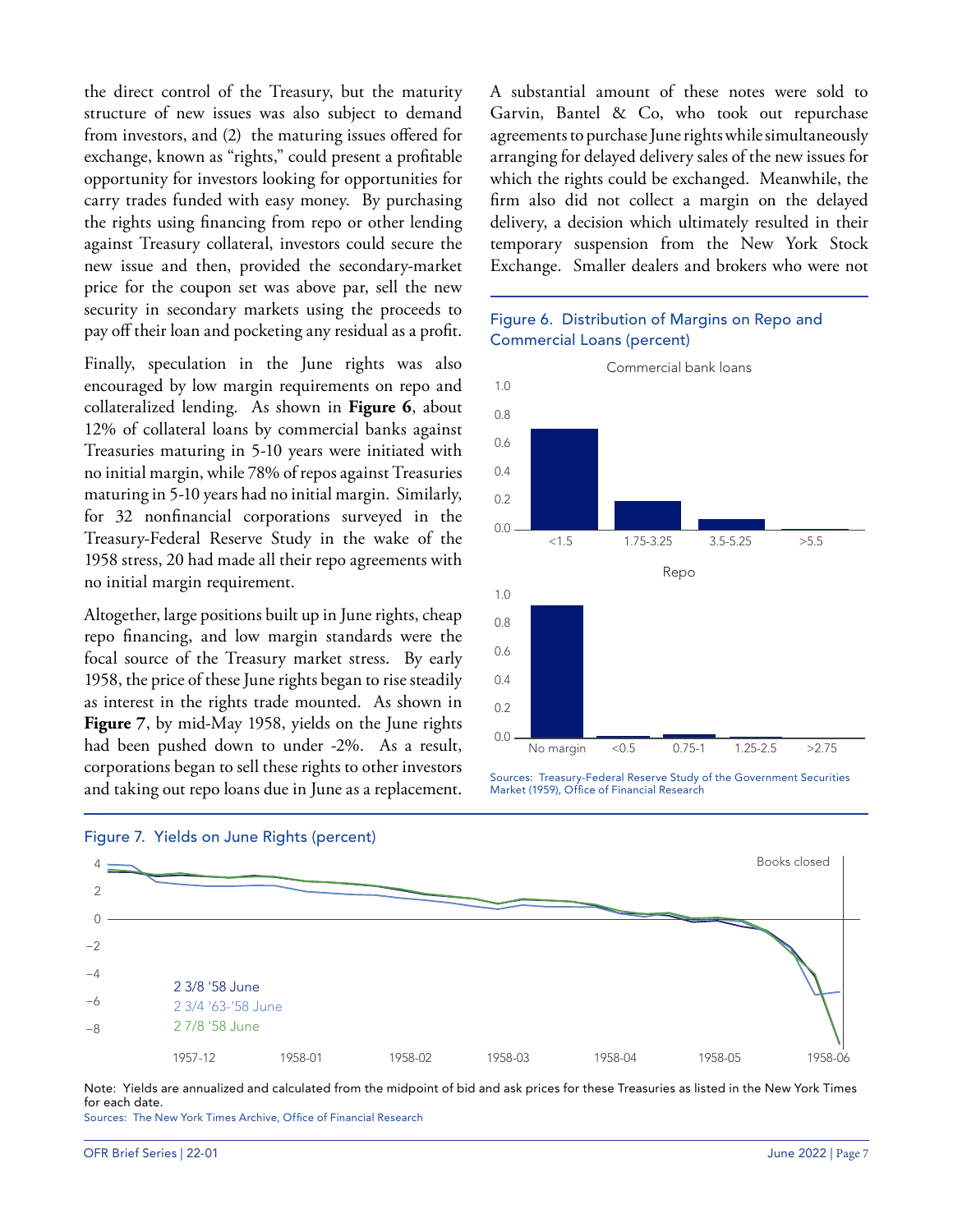<span id="page-7-0"></span>government securities dealers also took similar but less outsized positions in the June rights, contributing to the general buildup of these carry trades.

### III. Treasury Market Stress and Government Interventions

The profitability of the rights trade in 1958 hinged on the continued environment of easy finance and high bond prices associated with the 1958 recession. Most importantly, for traders who had purchased the June rights, their trades relied on high prices in the secondary market so that the rights could be exchanged and sold at a profit. But in early June, as the issue date began to approach, news of an economic upturn began to surface. Press articles reporting a sharp drop in unemployment numbers appeared on June 7, followed by numerous headlines about a recovery in measures of

private home building activity, industrial production, and business capital outlays in the subsequent week. By the refunding settlement date of June 16, Treasury yields had already begun to push higher, as shown in Figure 8. Finally, on June 19, the situation came to a head when the market heard news of a change in the expected Fed policy,<sup>17</sup> and the price of the 2 5/8 bond quickly dropped below par, as shown in **Figure 9**.

Investors trading the rights were simultaneously hit by three shocks that drove the deterioration. First, their bond positions were losing value because of the anticipated recovery. Second, as rights were exchanged for new bonds, their counterparties required higher margins because of the longer duration of the new issue. Contemporary sources suggest that newer traders brought into the market may not have anticipated these margin calls. Finally, margins were increased even







Note: Prices are the midpoint of bid and ask prices for these Treasuries as listed by the New York Times for each date. Sources: The New York Times Archive, Office of Financial Research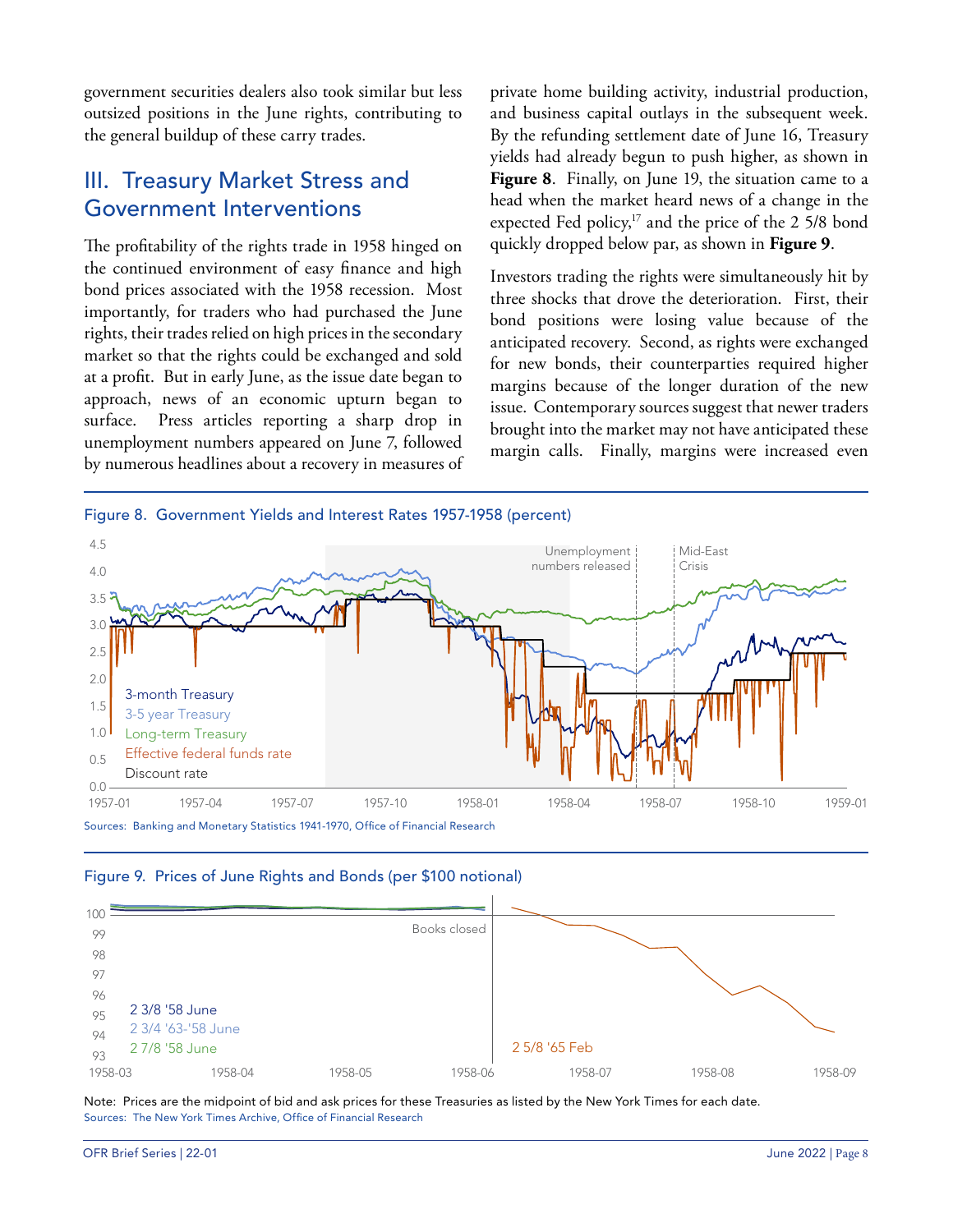<span id="page-8-0"></span>further because of increased volatility in the Treasury market. In combination, more than 20% of repo contracts written on the June rights experienced at least a 1.5% increase in margins as shown in **Figure 10**.

The increase in margins fueled liquidation from rights investors who were unable to meet margin calls, as well as from institutional investors who began selling in order to avoid these liquidations. The Treasury-Fed study suggests the size and pace of these sales triggered a margin spiral, noting that "[a]lthough many had the financial resources to meet the calls… others were unwilling to put up more margin and moved quickly to sell out… Each significant new drop in prices elicited new margin calls which, in turn, prompted further liquidation and led to further decline.["18](#page-14-0) As shown in Figure 11, the dominant source of liquidation came from NYSE firms and in particular Garvin, Bantel & Co, appears to have been the primary source of these sales. This firm alone reportedly attempted to sell nearly \$200 million in bonds on behalf of customers unable to meet margin calls.

As the situation deteriorated, prices of other securities beyond the 2 5/8 percent bond began to decline, and liquidations of Treasury positions spread to other NYSE firms and holders of Treasuries. Dealers were reportedly unable to find buyers for these securities, with bids virtually evaporating and liquidity breaking down. Corporations had already begun to unwind \$807 million of repurchase contracts with dealers by June 16, the date of both the corporate income tax payment and the refunding settlement, forcing dealers to turn to banks to finance the additional securities that were being liquidated. However, banks decreased their

### Figure 10. Margin Increases on Repo Originated Against June Rights (percent)



Sources: Treasury-Federal Reserve Study of the Government Securities Market (1959), Office of Financial Research



Figure 11. Cumulative Net Purchases of June Bonds and Rights from Dealers (\$ millions)

Note: Levels are cumulative net sales to dealers from May 22, 1958 to each investor type. Sources: Banking and Monetary Statistics 1941-1970, Office of Financial Research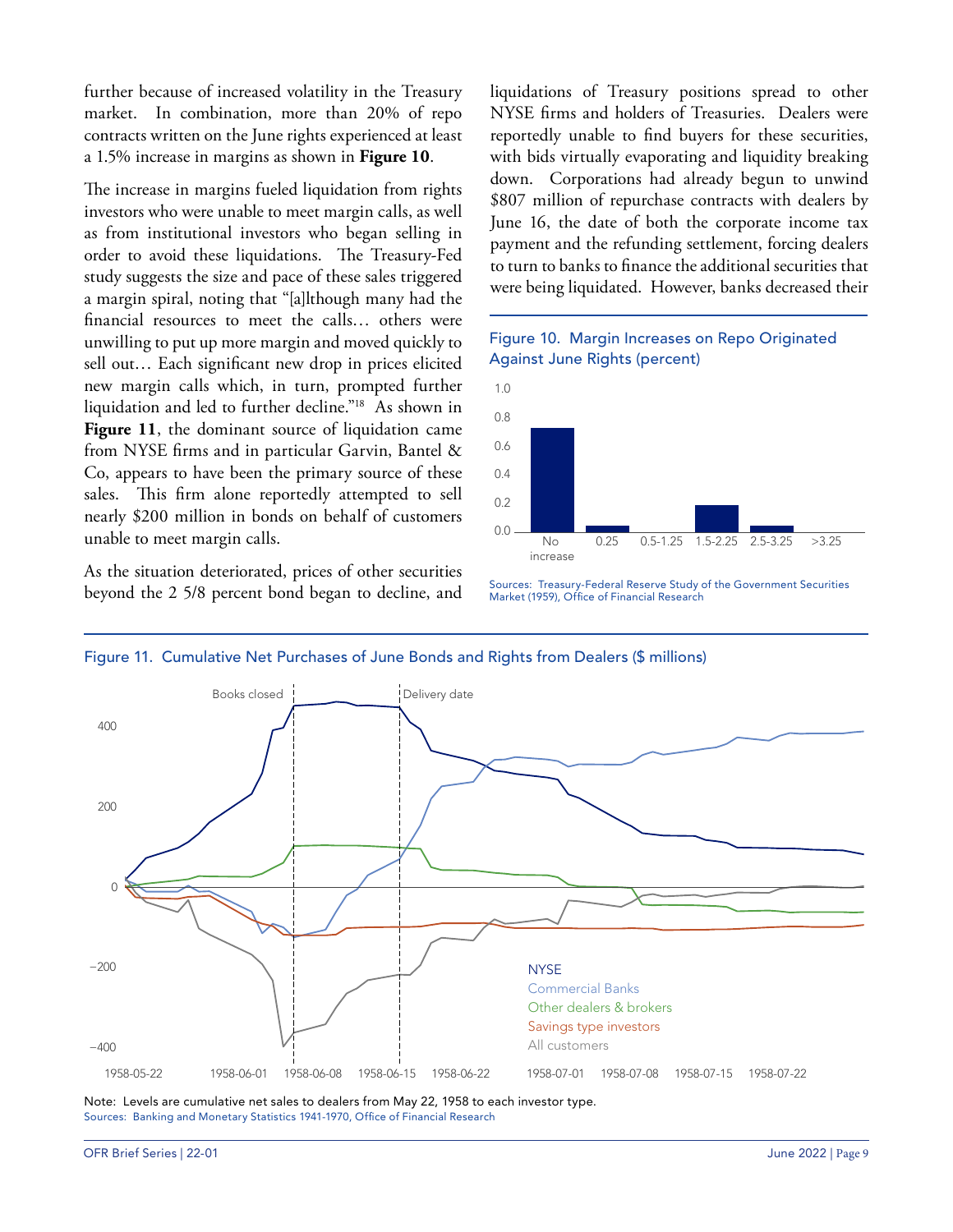<span id="page-9-0"></span>lending via loans and repurchase agreements by more than \$1.25 billion from June 18 to July 30. Ultimately the surge in financing needs by carry traders were not fully met, and investors were forced to sell, further contributing to price declines.

On June 25, the Treasury stepped in and purchased a total of \$590 million of the new 2 5/8 percent bonds and small amounts of other issues over the course of three weeks to stabilize the market. However, the effects of the Treasury intervention were modest. After brief periods of rallies, selling pressures continued as the market was shaken by both (1) news of a coup in Iraq on July 14 that set off another bout of sharp price declines, and (2) the continued unwind of rights trades. Indeed, although earlier news indicated that roughly \$7.3 billion of the refunding had gone into the 2 5/8 bonds, which had far exceeded market estimates of \$4 billion, continued price declines led other market participants to believe the size of the rights trade must be significantly higher.<sup>19</sup>

At this point, the prospects of the upcoming August refunding of \$21 billion in Treasuries began to present a concern for both the Treasury and the Federal Reserve. The combination of the pullback in repo financing, dealers' and banks' swollen balance sheets, and a general lack of investor interest in buying amidst rapid price declines posed a serious concern for secondary market prices. The reliance of the Treasury on fixed price offerings meant that should secondary market prices not recover, the ability to refund in August would be in jeopardy.

Concern over the August auction appears to have been what ultimately brought Federal Reserve into the market on July 17 and 18, with the Fed purchasing roughly \$1 billion of the new 1 5/8 percent certificate on a "when-issued" basis, \$110 million of the "rights," and \$65 million of other Treasury securities. This marked the first time the Fed departed from its relatively recent "bills only" policy and became a buyer of long-term issues. Although initial conversations among Federal Open Market Committee (FOMC) members revealed some disagreements about the extent to which the market had become disorderly that would justify the Fed's intervention, it was soon agreed that "…earlier market declines and speculative selling had weakened confidence in the future of the market to the point

where the Treasury's refunding could have been almost impossible had the System not stepped in."[20](#page-14-0) Prices immediately steadied, and despite temporary swings in movements through mid-August, it was generally clear to the market that the Fed's intervention successfully reduced the size of credit-financed holdings and prevented further liquidation.

# IV. Lessons for Policy

In many ways, the 1958 crisis parallels events in the Treasury market in late 2019 and early 2020. While over 60 years have passed between these two periods, we can use these snapshots in combination to understand areas of commonalities in terms of the dealer structure of the Treasury market, reliance on market-based finance, importance of margin requirements, role of carry trades, implications of debt management, and the need for data transparency. In this section, we review these commonalities and discuss policies proposed at the time to reform the Treasury market.

In particular, two studies provide insights into these proposals: (1) the Treasury-Federal Reserve study and (2) the Joint Economic Commission (JEC) Study on Government Securities Dealers. These studies interviewed market participants following the crisis and gathered a wealth of data on segments of the dealer market, repo market, and other holders of Treasuries or repo lenders like New York Stock Exchange brokers, nonfinancial firms, and international holders of Treasuries. By discussing policy recommendations at the time, we hope to broaden the current discussion of reforms for making the Treasury market more robust.

### Dealer Structure

As previously emphasized, the Treasury market was intermediated by a small set of dealers both in 1958 and today. While much of the policy discussion today has focused on the need to improve the resiliency of dealer operation in the Treasury market, policymakers in 1958 were generally positive about the functioning of the dealer system. For example, the Treasury-Fed study reported that although market participants "recognized that the absorptive capacity of the market is sometimes weak—particularly in times of crisis like the summer of 1958—few consultants attributed responsibility for these market defects to dealers.["21](#page-14-0)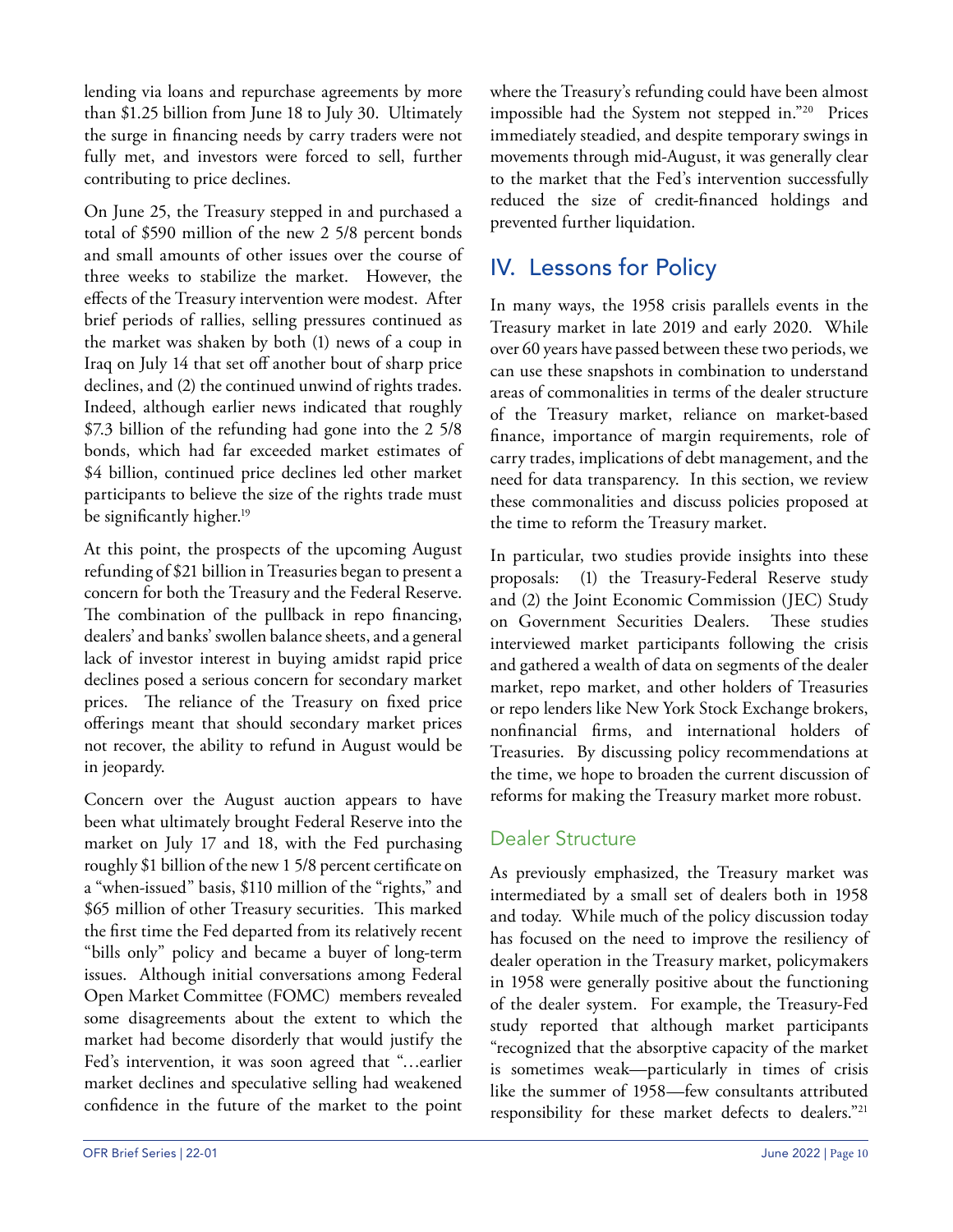<span id="page-10-0"></span>This generally sanguine attitude in part may represent the fact that regulations on dealers were less stringent in 1958 than in 2020, as government securities dealers were exempt from much of the regulation that other large participants in the Treasury market faced at the time.

On the other hand, it may also represent a different perspective on the role of dealers. The Treasury-Fed study noted that "[c]onsultees also agreed... that in a free market a dealer must look to his own self-interest or go out of business," and that "[t]he dollar volume of potential offerings in the Government market is much too large for dealers as a group to attempt to absorb into their portfolios."[22](#page-14-0) In other words, while today, concerns have been raised that "the Treasury market appears to have outgrown the capacity of dealers… to intermediate the market,"[23](#page-14-0) market participants in 1958 do not seem to have expected dealers to be responsible for such intermediation during flights to liquidity. The expectations that dealers perform this role may be due in part to the increased official recognition of primary dealers and their closer relationship to the Federal Reserve since 1958, as primary dealers now form a principal partner for the Federal Reserve in a variety of the operations it conducts.

### Market-based Financing

While the Treasury-Fed and JEC studies were generally positive about government securities dealers, they were far more suspicious about the system of market-based finance that was prominent in the lead-up to 1958. In particular, the reports singled out "the willingness of some nonfinancial corporations and banks to make loans or repurchase agreements with money brokers who were in effect merely agents for unknown borrowers."[24](#page-14-0) But as we have shown, the emergence of nonfinancial corporations as important sources of repo funding was not incidental, but instead tied to a rise in debt levels and regulatory changes in the financial system. At the time, many banks were sidelined in their roles in financing and holding Treasuries in part through regulation, leading to a prevalence of funding activities coming from nonbanks. Today, market-based financing also plays a key role in dealer operations. However, many of the flows from nonbanks to dealers are now intermediated by money market funds instead

of being directly invested by corporations into the repo market.

In the wake of the 1958 stress, one focus of policy reforms was to address the underlying issues that forced a reliance on market-based finance. Another was to provide an alternate source of financing during times of stress. For example, in testimony from the New York Hanseatic Corp, the firm noted the link between lack of interest on deposits and nonfinancial firms' repo investment. Accordingly, it proposed that "[i]t might behoove Congress to reexamine the Banking Act of 1933, which eliminated interest on demand deposits.["25](#page-14-0) Meanwhile, the Treasury-Fed study reported that "the majority of dealers stated that the market would function better if money market banks supplied credit more cheaply and more readily and if more money market banks participated in dealer financing.["26](#page-14-0)

A more direct solution was also proposed: to expand the availability of financing from the Fed. For instance, the Treasury-Fed study noted suggestions from several participants that "dealers be allowed to make repurchase agreements with the New York Reserve Bank at their initiative up to fixed amounts.["27](#page-14-0) While this proposal was not adopted at the time, in part due to concerns from the FOMC about adjusting the Federal Reserve's existing repo authority to support dealer underwriting activities, it precisely mirrors the recent introduction of a standing repo facility by the Federal Reserve.

### Margin Requirements

Margins are an essential component of market-based finance that allow transactions to take place between diverse participants. Following the 1958 events, margining practices in repo were argued to have played a key role in exacerbating downward price pressures. As the Treasury-Fed study noted, "[i]t seems evident that financing on small margins was one of the complex factors that resulted in the rapid decline in Government securities prices during the summer of 1958."[28](#page-14-0) This was seen as an appropriate subject for regulation to ensure that margin standards at banks were uniformly applied and reduce competition among banks and from other lenders that may have caused a weakening of the credit standards. One of the immediate policy actions taken in the aftermath of 1958 were fines applied to Garvin, Bantel & Co for their lax margin standards.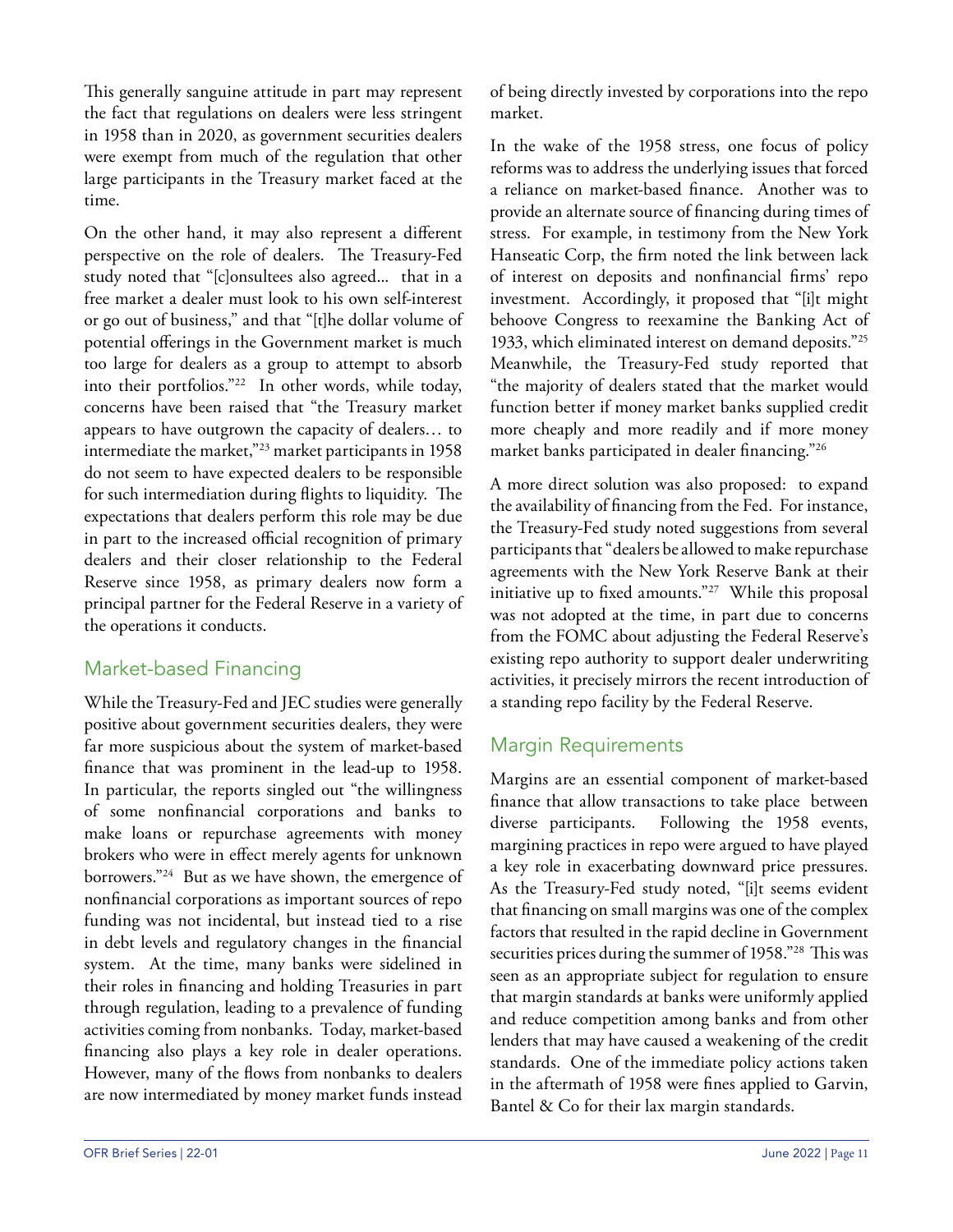<span id="page-11-0"></span>The Treasury-Fed study also considered a regulation to establish a minimum margin on Treasuries. However, it was recognized that these margin requirements potentially would have had adverse consequences in terms of liquidity and Treasury borrowing costs. At the very least, contemporary commentators suggested that government securities dealers be exempted from such regulations since these dealers would not be able to continue carrying large positions and intermediate the same scale of transactions effectively if they were subject to the same minimum margins. More generally, the Treasury-Fed study noted that setting margins too high could discourage price discovery and liquidity in the market.

Today, the Federal Reserve Bank of New York reports margins on tri-party repo, which show that margins in this segment of the repo market remained fairly flat at 2% across participants before and during March 2020. However, margins in other segments of the market like uncleared bilateral may be significantly lower, with the Group of Thirty (G30) report observing "competitive pressures [in recent years] driving haircuts down (sometimes to zero).["29](#page-14-0) One key benefit the G30 report cites for greater central clearing in repo markets is a standardization of these margin requirements. Just as in the discussions after 1958, changes in margin requirements must be weighed against their effect on market liquidity.

### Carry Trades

In the aftermath of the crisis, policymakers generally viewed the use of carry trade in rights as a focal source of instability, with the Treasury-Fed study noting that "[i]t seems to have been generally understood that 'speculative' activity in the form of the rights trade was at the center of the 1958 crisis."[30](#page-14-0) As we have shown, the large positions built up in June rights that were funded using repo on low margins were motivated by the issuance process for Treasuries at the time, particularly by the reliance on fixed-priced issuances with the option to exchange maturing Treasuries.

Since 1976, the Treasury has auctioned off all maturities of Treasuries for cash, so there has been no direct comparison to the rights trade. Nevertheless, in the context of Treasury market stress in 2020, there are important analogies between the trade in rights and the Treasury cash-futures basis trade among hedge funds, as covered in Schrimpf, Shin, and Sushko (2020), Barth and Kahn (2021) and Kruttli, Monin, Petrasek, and Watugala (2021).<sup>31</sup> Like the trade in rights, the cash-futures basis trade involves carrying Treasuries for a limited period, and its profits depend on the appreciation of the Treasuries carried. Also, like the trade in rights, the cash-futures basis trade involved relatively cheap repo financing ultimately from nonfinancial corporations (though in this case intermediated by money market funds) at sometimes very low margins. However, there are also differences between these two trades. In particular, the Treasury cash-futures basis trade is a covered carry trade: the price at the expiration of the trade is guaranteed, making the basis trade near-riskless arbitrage, in contrast to the trade in rights where the secondary market price is variable. This makes the basis trade more comparable to the positions born by Garvin Bantel, where commitments guaranteed the secondary market price from customers through the when-issued market.

Nevertheless, the commonalities in carrying higheryielding long-term Treasuries funded through collateralized borrowing remain. In both cases, the trades involved were exposed to increases in margin and sudden pullbacks in financing from the repo market. Though the significance of the cash-futures basis trade in the March 2020 Treasury market stress is a subject of debate, the rights trade has generally been the primary source of stress in 1958. However, commentators in 1958 also saw that these carry trades have certain benefits, especially in providing liquidity and price support to Treasury markets. The Treasury-Fed study noted that "speculation in fixed-interest securities may be useful to overall stabilization policy, by channeling short-term bank credit temporarily into long-term investment media in times of recession.["32](#page-14-0) The support that neararbitrage trades provide to the broader Treasury market remains an important area of research.

### Debt Management and Monetary Policy

Debt management, in particular, was a concern of the discussion directly following the 1958 episode, with the Treasury-Fed study noting that "[t]he opinion was almost universally held among those consulted that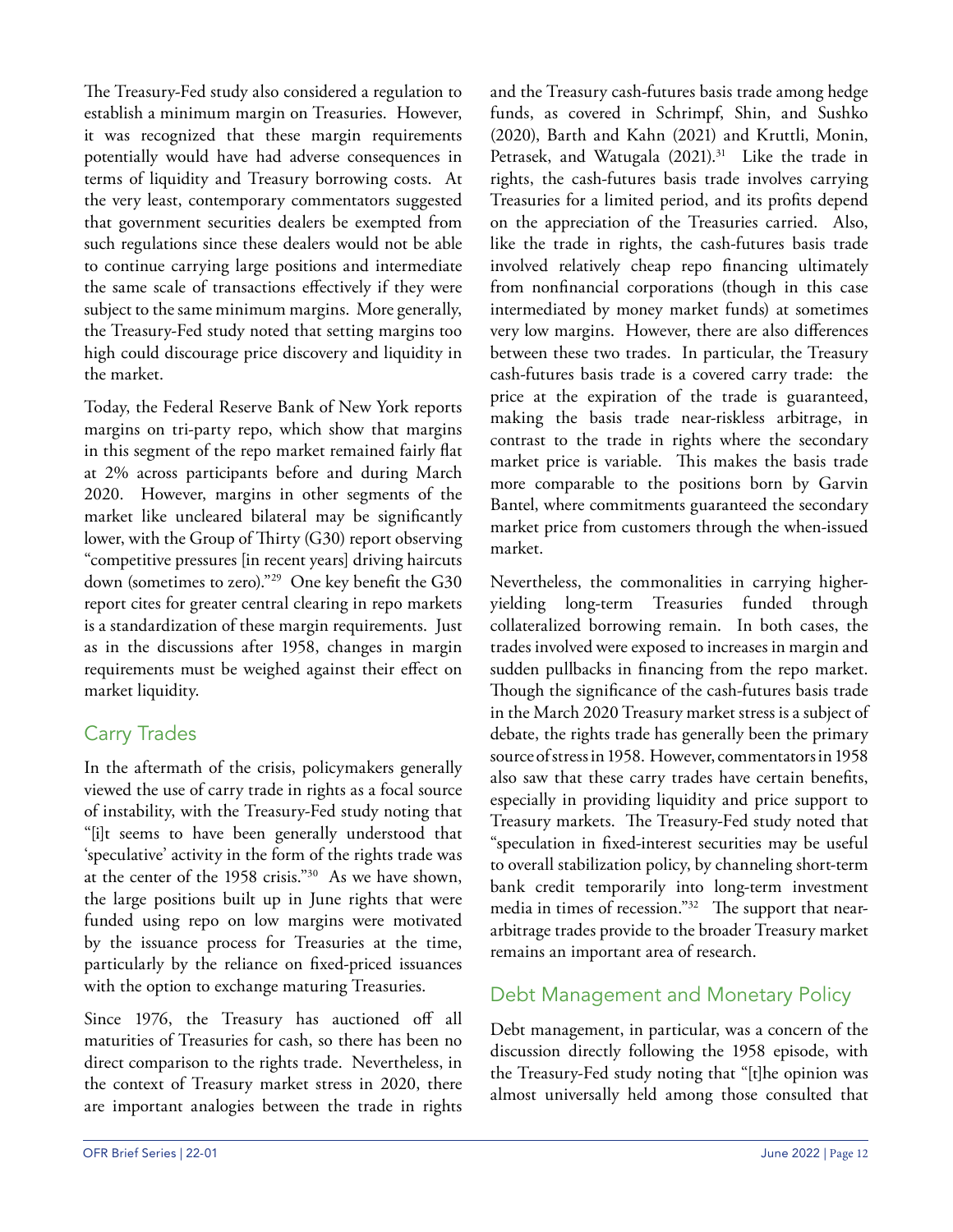<span id="page-12-0"></span>Federal fiscal policy was an overriding influence in the market for Government securities in 1958.["33](#page-14-0) The debt accumulated from the Second World War required frequent and large issuances in order to refund. The effect of these new issuances was compounded by the choice to use fixed-price mechanisms and exchanges for maturing securities. Moreover, longer-maturity issuance going into 1958 was partly motivated by a desire to use the maturity structure of debt to control inflation, as an understanding of the division of responsibilities between the Treasury and Federal Reserve was still developing in the wake of the Treasury-Federal Reserve Accord.

Another criticism of both debt management and monetary policy expressed by some participants interviewed in the Treasury-Fed study was that: "Federal Reserve open market purchases and Treasury debt management operations had reduced the supply of short-term Government securities available to the public, thus contributing importantly to the decline in short-term rates."<sup>34</sup> According to this view, the cheap funding conditions that led to carry trades were a direct consequence of a lack of alternative short-term investments. In the case of 1958, one reason financing rights became an attractive alternative for nonfinancial corporations was the lack of a tax anticipation bill with a June 1958 maturity (tax anticipation bills being shortterm Treasury debts somewhat comparable to modern cash management bills).

Since 1958, Treasury debt management practices have evolved dramatically. Fixed-price auctions and exchanges of maturing securities for new Treasuries have disappeared. The Treasury developed a goal of regular and predictable auctions during the 1970s, which effectively reduced the uncertainty created by Treasury auctions and their effects on liquidity.<sup>[35](#page-14-0)</sup> Moreover, the emergence of an independent Federal Reserve has carved out an understanding of debt management goals as separate from the control of inflation. Nonetheless, there remains similar ties between the supply of shortterm securities like Treasury bills and the demand for repo by institutions like money market funds that continue to have implications on short-term rates today.<sup>[36](#page-15-0)</sup>

### Market Transparency

Before the 1958 crisis, very little information was available to regulators or the public on dealers' balance sheets, Treasury market positioning, or repo financing. One of the key recommendations of the Treasury-Fed report was improved data collection on the Treasury market. In particular, the report stated that the "clearest needs are for historical records, describing in some way the amounts held, by issues or classes of issues, by all of the principal groups of participants in the Government securities market, as well as the volume of market activity, and the financing of dealers (amount, and if possible, interest rates).["37](#page-15-0) Data on dealer financing was particularly in demand, with several participants noting that repurchase agreements needed to be reported more systematically.

While much more data is available today to regulators and market participants, key gaps remain, particularly for data on holdings of government securities and the financing of these holdings through repo. While the OFR's data collection of centrally cleared repo and the Federal Reserve's collection of tri-party data provide a good deal of visibility into inter-dealer trades and dealer borrowing, much of dealers' lending and borrowing from institutions like hedge funds occurs in the uncleared bilateral market where regulators have limited data. The OFR is laying the groundwork to address this critical data need through a collection on uncleared bilateral repo.[38](#page-15-0) Similarly, while TRACE data provides a high-frequency window into transaction volumes for dealers in the Treasury cash market, it does not cover who those transactions are with, meaning that the source of flows are frequently opaque even to regulators with access to the data. Given the lack of data availability, it can be difficult to put together a detailed picture of traders' exposure to the Treasury market even on a quarterly or monthly basis. Increased transparency remains an important area for potential reform in the Treasury market.

## Conclusion

This brief has highlighted that many of the vulnerabilities present in recent episodes of Treasury market illiquidity have parallels in a similar episode of stress in 1958. While above we have drawn out several lessons for policymakers today, perhaps it is important to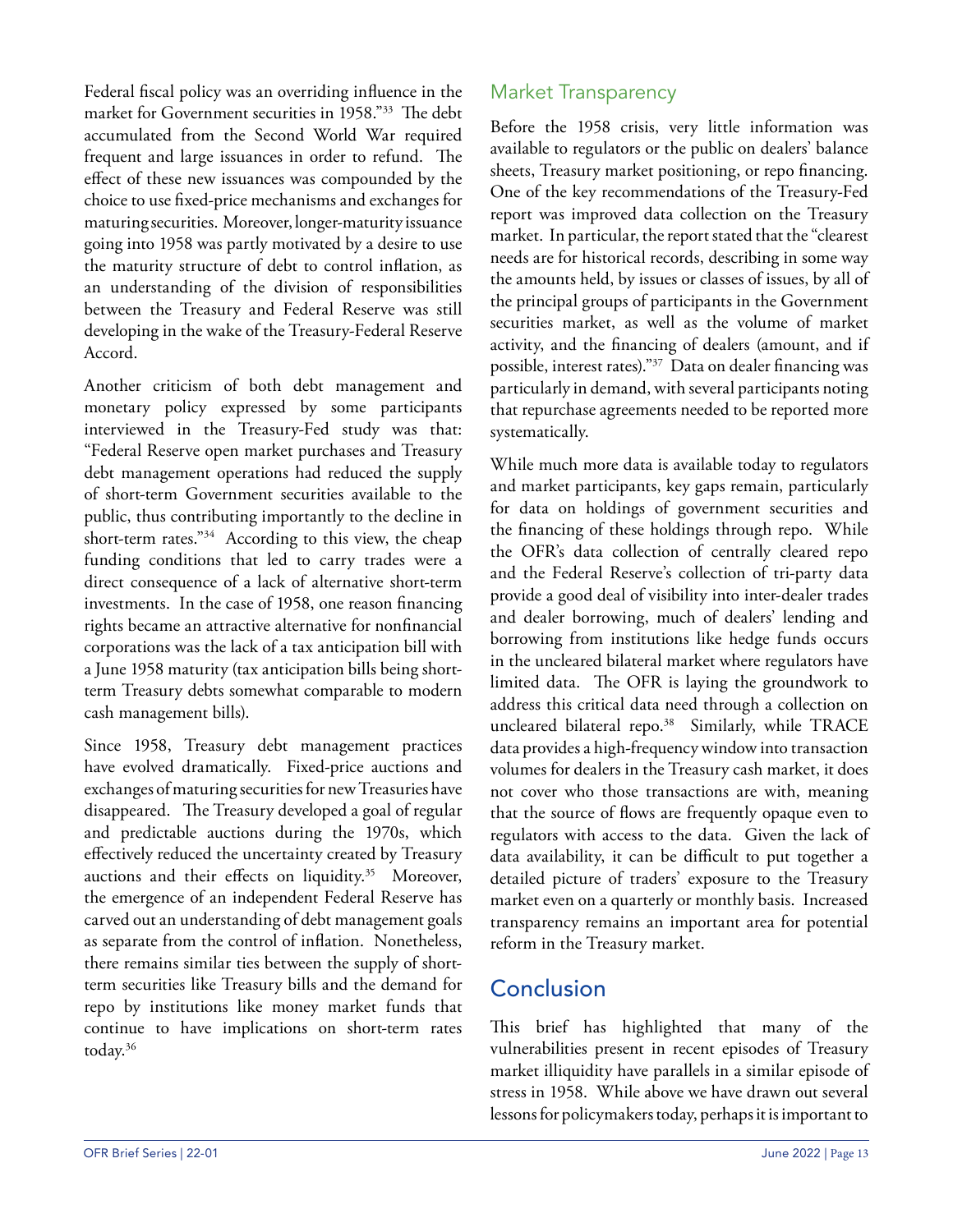highlight that much of the drivers of illiquidity in 2020 may not have been due to innovations in the financial sector, as was the case in 1958, but rather due to the interaction of a variety of policy choices and features of market infrastructure that leave the market open to sudden disturbances. One key difference remains: in the 64 years since 1958, the Treasury market has grown dramatically and has become even more central to the global financial system. In the coming years, this market is only likely to grow larger. It is essential that policymakers and market participants work to ensure that the Treasury market is robust to the demands we will be placing on it in the next 64 years.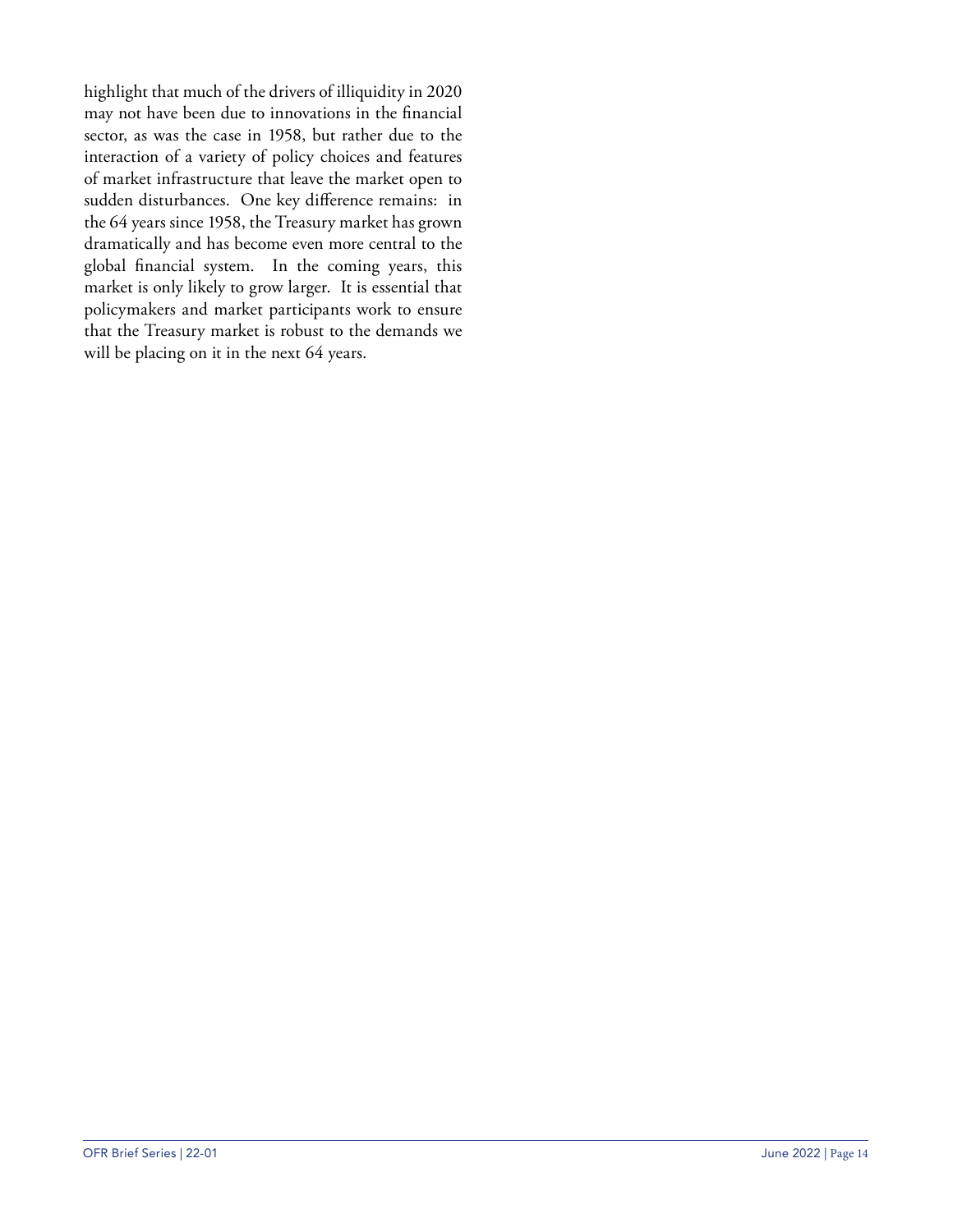### <span id="page-14-0"></span>Endnotes

Jay Kahn, Research Economist, Office of Financial Research [\(robert.kahn@ofr.treasury.](mailto:robert.kahn%40ofr.treasury.gov?subject=Treasury%20Market%20Stress%20Brief%2022-01) [gov\)](mailto:robert.kahn%40ofr.treasury.gov?subject=Treasury%20Market%20Stress%20Brief%2022-01) and Vy Nguyen, Interdisciplinary Research Analyst, Office of Financial Research (v[y.nguyen@](mailto:vy.nguyen%40ofr.treasury.gov?subject=Treasury%20Market%20Stress%20Brief%2022-01) [ofr.treasury.gov](mailto:vy.nguyen%40ofr.treasury.gov?subject=Treasury%20Market%20Stress%20Brief%2022-01)). The authors thank Ron Alquist, Kenneth Garbade, and Nagpurnanand Prabhala for helpful comments and advice.

See Duffie, Darrell. "Still the World's Safe Haven? Redesigning the U.S. Treasury market After the COVID-19 Crisis"; Barth, Daniel and R. Jay Kahn, 2021. "Hedge Funds and the Treasury Cash-Futures Disconnect," Working Papers 21-01, Office of Financial Research, US Department of the Treasury; and Vissing-Jorgensen, Annette, 2021. "The Treasury Market in Spring 2020 and the Response of the Federal Reserve," Journal of Monetary Economics, Elsevier, vol. 124(C), pages 19-47.

[3](#page-0-0) See Clark, Kevin, Antoine Martin and Timothy Wessel, 2020. "The Federal Reserve's Large-Scale Repo Program," Liberty Street Economics 20200803, Federal Reserve Bank of New York; Barth, Daniel and R. Jay Kahn, 2021. "Hedge Funds and the Treasury Cash-Futures Disconnect," Working Papers 21-01, Office of Financial Research, US Department of the Treasury; and Copeland, Adam, Darrell Duffie and Yilin Yang, 2021. "Reserves Were Not So Ample After All," Research Papers 3974, Stanford University Graduate School of Business; He, Zhiguo, Stefan Nagel, Stefan, and Zhaogang Song, 2022. "Treasury inconvenience yields during the COVID-19 crisis," Journal of Financial Economics, Elsevier, vol. 143(1), pages 57-79.

See Duffie, Darrell. "Still the World's Safe Haven? Redesigning the U.S. Treasury market After the COVID-19 Crisis"; Barth, Daniel and R. Jay Kahn, 2021. "Hedge Funds and the Treasury Cash-Futures Disconnect," Working Papers 21-01, Office of Financial Research, US Department of the Treasury; and Vissing-Jorgensen, Annette, 2021. "The Treasury Market in Spring 2020 and the Response of the Federal Reserve," Journal of Monetary Economics, Elsevier, vol. 124(C), pages 19-47.

[5](#page-0-0) Rouse, Robert G., 1958 "Speculation in the United States Government Securities Market 157-1958", memo to Members of the Federal Open Market Committee and Presidents of Federal Reserve Banks not presently serving on the Federal Open Market Committee, September 11, 1958 page 22.

#### [6](#page-1-0) *Ibid* page 11.

See, among many others, Duffie, Darrell. "Still the World's Safe Haven? Redesigning the U.S. Treasury market After the COVID-19 Crisis." Aramonte, Sirio, Andreas Schrimpf and Hyun Song Shin, 2021. "Non-bank financial intermediaries and financial stability," BIS Working Papers 972, Bank for International Settlements; Barth, Daniel and R. Jay Kahn, 2021. "Hedge Funds and the Treasury Cash-Futures

Disconnect," Working Papers 21-01, Office of Financial Research, US Department of the Treasury; and Vissing-Jorgensen, Annette, 2021. "The Treasury Market in Spring 2020 and the Response of the Federal Reserve," Journal of Monetary Economics, Elsevier, vol. 124(C), pages 19-47, as well as the OFR's 2020 Annual Report.

[8](#page-1-0) For more details see Afonso, Gara, Marco Cipriani, Adam Copeland, Anna Kovner, Gabriele La Spada and Antoine Martin, 2021. "The Market Events of Mid-September 2019," Economic Policy Review, Federal Reserve Bank of New York, vol. 27(2), pages 1-26, August; Anbil, Sriya, Alyssa Anderson, and Zeynup Senyuz, 2020. "Are Repo Markets Fragile? Evidence from September 2019," Working Paper, Federal Reserve Board; and Copeland, Adam, Darrell Duffie and Yilin Yang, 2021. "Reserves Were Not So Ample After All," Research Papers 3974, Stanford University Graduate School of Business.

[9](#page-1-0) Meltzer, Allan H., 2014. "A History of the Federal Reserve, Volume 2, Book 1, 1951- 1969," University of Chicago Press Economics Books, University of Chicago Press, number 9780226520025, February; Garbade, Kenneth D. and Frank M. Keane, 2020. "Market Function Purchases by the Federal Reserve," Liberty Street Economics 20200820, Federal Reserve Bank of New York; and Garbade, Kenneth D., 2021. "After the Accord," Cambridge Books, Cambridge University Press, number 9781108839891, October.

[10](#page-2-0) Gaines, Tilford "Techniques of Treasury Debt Management," New York: Free Press of Flencoe, 1962 page 1.

[11](#page-2-0) *Ibid*, page 84.

[12](#page-2-0) George Hall & Jonathan Payne & Thomas J. Sargent, 2018. "US Federal Debt 1776-1960: Quantities and Prices," Working Papers 18-25, New York University, Leonard N. Stern School of Business, Department of Economics.

[13](#page-3-0) See Garbade, Kenneth D., 2020. "Managing the Treasury Yield Curve in the 1940s," Staff Reports 913, Federal Reserve Bank of New York and Rose, Jonathan, 2021. "Yield Curve Control in the United States, 1942 to 1951," Economic Perspectives, Issue. 2, Federal Reserve Bank of Chicago.

[14](#page-3-0) The brief was revised on June 16, 2022 to reflect the Fed-Treasury accord was reached in 1951. A previous version said the accord was reached in 1952.

[15](#page-4-0) Testimony before the Joint Economic Commission.

[16](#page-5-0) New York Times, "New Culprit Seen in Bond Collapse," Oct 12, 1958.

[17](#page-7-0) Fed Sees Turning Point at Hand," *New York Herald Tribute*, June 19, 1958.

[18](#page-8-0) Treasury-Federal Reserve Study of the Government Securities Market, Part II", pages 78-80.

[19](#page-9-0) *Ibid*, pages 80-82.

[20](#page-9-0) Memo to Members of the Federal Open Market Committee on Speculation In The United States Government Securities Market 1957 – 1958, page 9.

[21](#page-9-0) Treasury-Federal Reserve Study of the Government Securities Market, Part I", page 17.

[22](#page-10-0) *Ibid*, page 19.

[23](#page-10-0) Duffie, Darrell. "Still the World's Safe Haven? Redesigning the U.S. Treasury market After the COVID-19 Crisis."

[24](#page-10-0) Treasury-Federal Reserve Study of the Government Securities Market, Part I", page 39.

[25](#page-10-0) Employment, Growth, and Price Levels: Hearings Before the United States Joint Economic Committee, Eighty-Sixth Congress, First Session. The American Economy, Problems and Prospects, Part 6.

[26](#page-10-0) Treasury-Federal Reserve Study of the Government Securities Market, Part I", page 35.

[27](#page-10-0) *Ibid*, page 36.

28 Treasury-Federal Reserve Study of the Government Securities Market, Part III", page 41.

[29](#page-11-0) "G30 Report on U.S. Treasury Markets", page 13.

[30](#page-11-0) "Treasury-Federal Reserve Study of the Government Securities Market, Part III", page 41.

[31](#page-11-0) Aramonte, Sirio, Andreas Schrimpf and Hyun Song Shin, 2021. "Non-bank financial intermediaries and financial stability," BIS Working Papers 972, Bank for International Settlements; Barth, Daniel and R. Jay Kahn, 2021. "Hedge Funds and the Treasury Cash-Futures Disconnect," Working Papers 21-01, Office of Financial Research, US Department of the Treasury; and Kruttli, Mathias, Phillip J. Monin, Lubomir Petrasek and Sumudu Watugala, 2021. "Hedge Fund Treasury Trading and Funding Fragility: Evidence from the COVID-19 Crisis," Finance and Economics Discussion Series 2021-038, Board of Governors of the Federal Reserve System (U.S.).

[32](#page-11-0) "Treasury-Federal Reserve Study of the Government Securities Market, Part I", page 17.

[33](#page-12-0) *Ibid*, page 1.

[34](#page-12-0) *Ibid*, page 10.

[35](#page-12-0) See Kenneth D. Garbade, 2007. "The emergence of 'regular and predictable' as a Treasury debt management strategy," Economic Policy Review, Federal Reserve Bank of New York, vol. 13(Mar), pages 53-71.